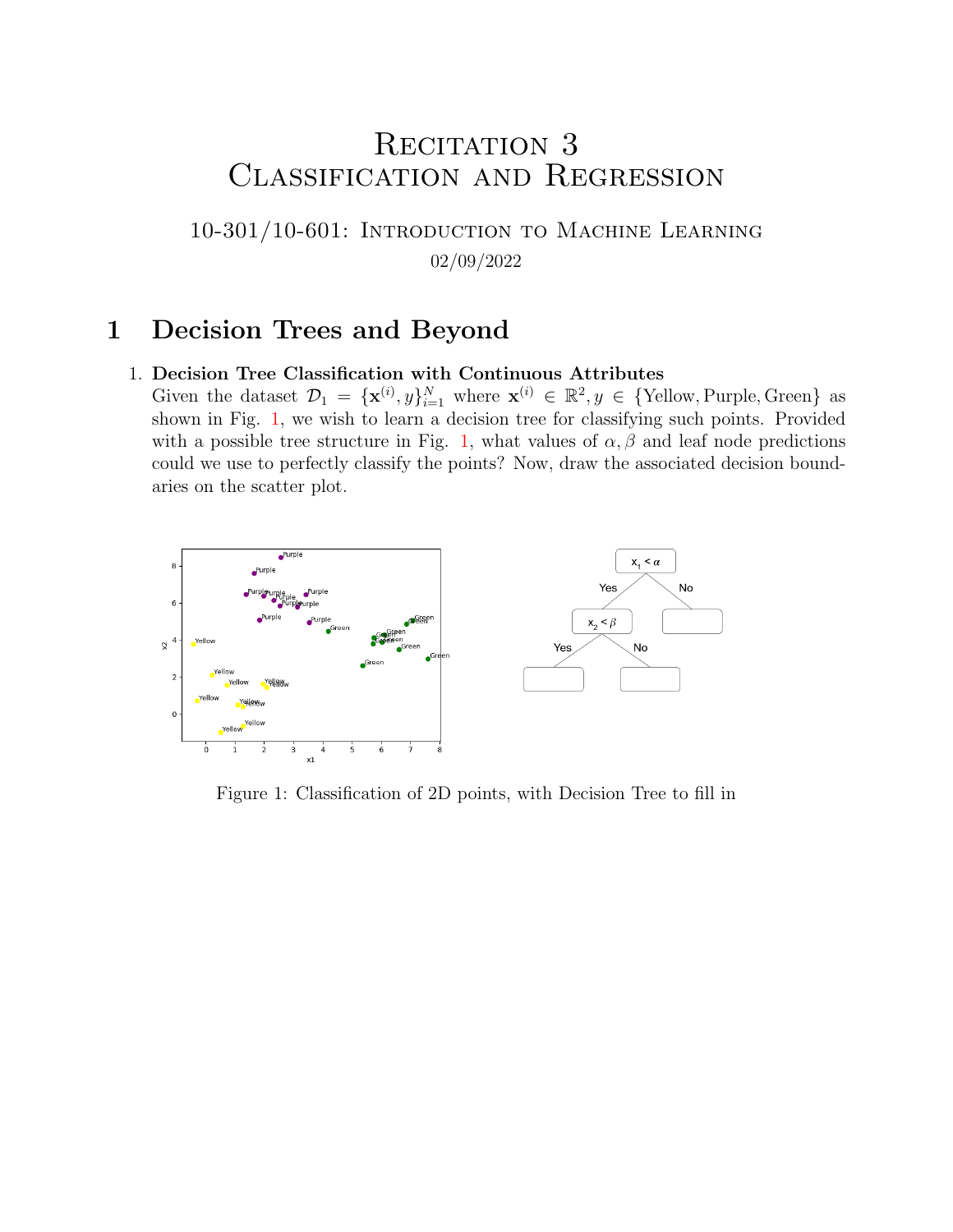#### Decision Tree Regression with Continuous Attributes

Now instead if we had dataset  $\mathcal{D}_2 = {\{\mathbf{x}^{(i)}, y\}}_{i=1}^N$  where  $\mathbf{x}^{(i)} \in \mathbb{R}^2, y \in \mathbb{R}$  as shown in Fig. [2,](#page-1-0) we wish to learn a decision tree for regression on such points. Using the same tree structure and values of  $\alpha$ ,  $\beta$  as before, what values should each leaf node predict to minimize the training Mean Squared Error (MSE) of our regression? Assume each leaf node just predicts a constant.

<span id="page-1-0"></span>

Figure 2: Regression on 2D points, with Decision Tree to fill in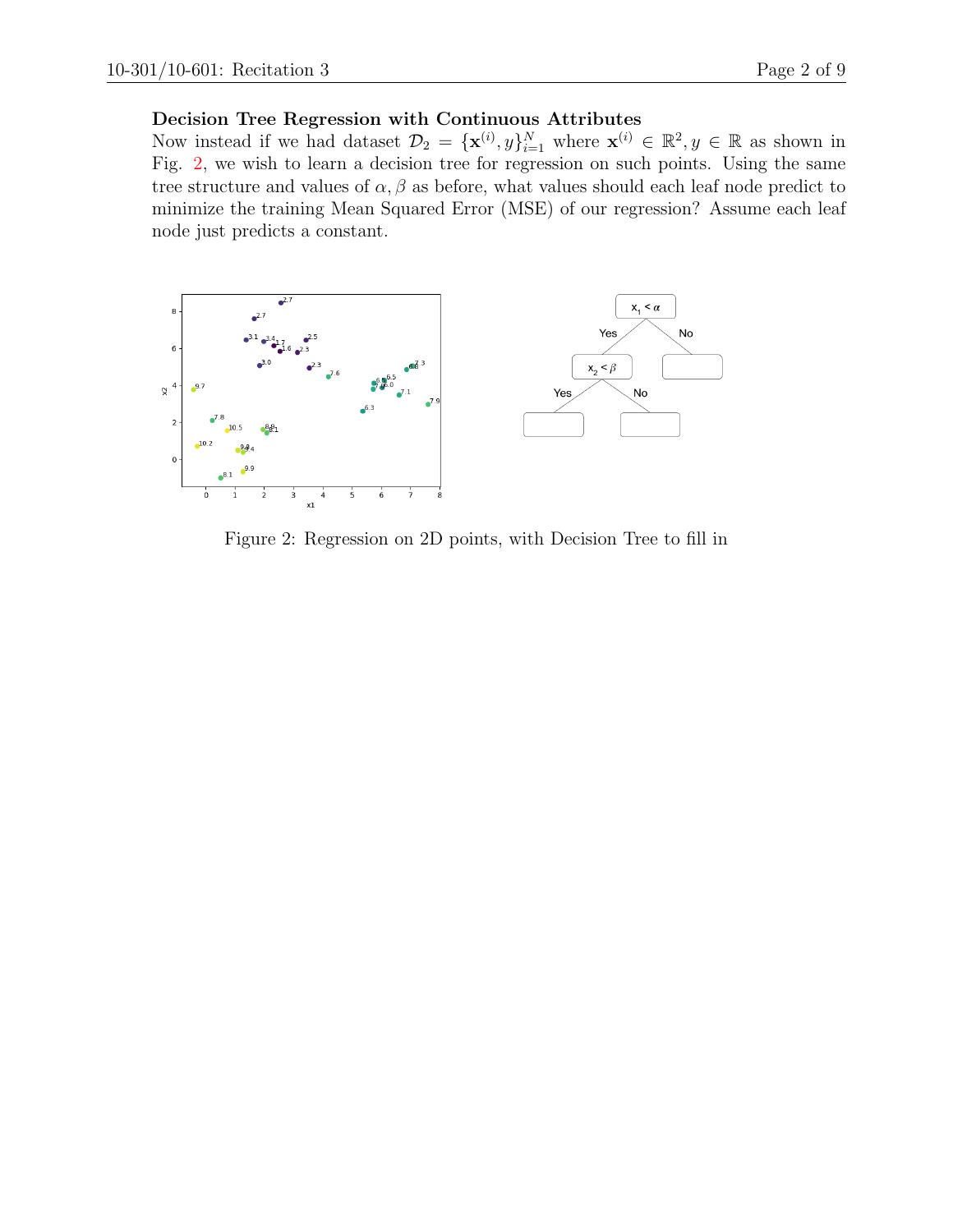# 2  $k$ -NN

### 2.1 A Classification Example

Using the figure below, what would you categorize the green circle as with  $k = 3$ ?  $k = 5$ ?



Figure 3: From wiki

### 2.2 k-NN for Regression

You want to predict a continuous variable Y with a continuous variable X. Having just learned k-NN, you are super eager to try it out for regression. Given the data below, draw the regression lines (what  $k$ -NN would predict Y to be for every X value if it was trained for the given data) for k-NN regression with  $k = 1$ , weighted  $k = 2$ , and unweighted  $k = 2$ . For weighted  $k = 2$ , take the weighted average of the two nearest points. For unweighted  $k = 2$ , take the unweighted average of the two nearest points. (Note: the points are equidistant along the x-axis)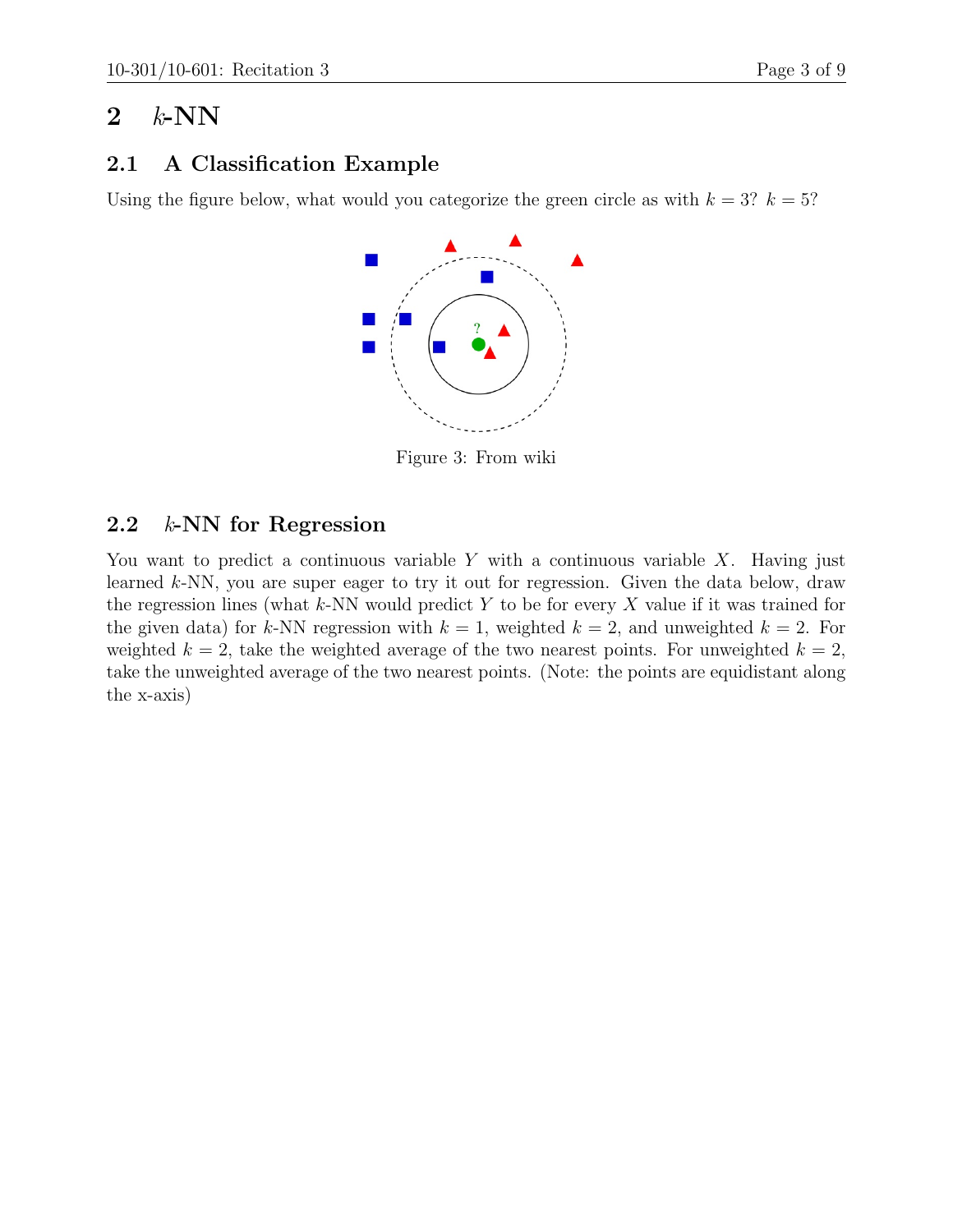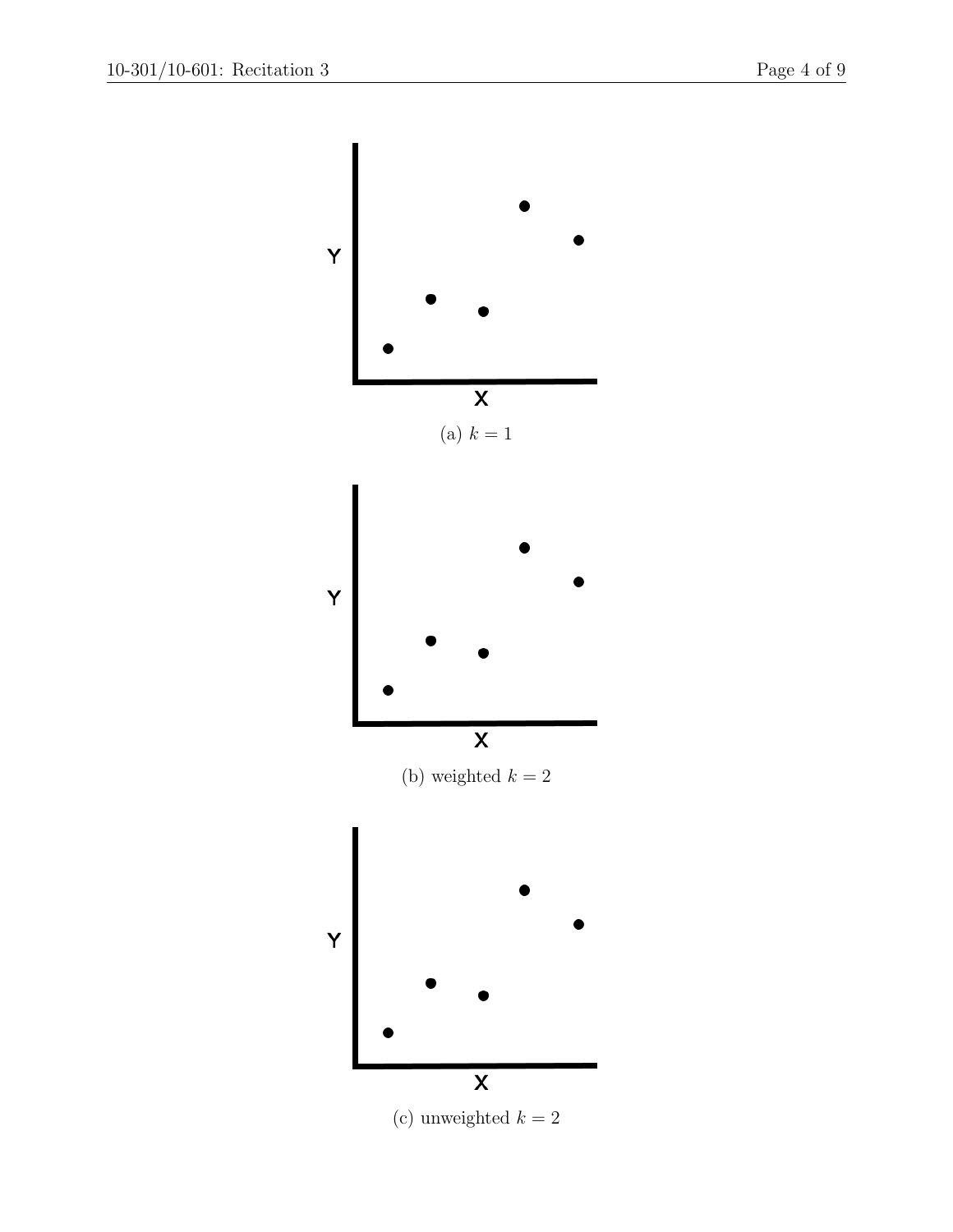# 3 Linear Regression

#### 3.1 Defining the Objective Function

- 1. What does an objective function  $J(\theta)$  do ?
- 2. What are some properties of this function?
- 3. What are some examples?

#### 3.2 Solving Linear Regression using Gradient Descent

|  |  | ${\bf x}^{(1)}$ ${\bf x}^{(2)}$ ${\bf x}^{(3)}$ ${\bf x}^{(4)}$ ${\bf x}^{(5)}$ |  |
|--|--|---------------------------------------------------------------------------------|--|
|  |  | $x_1$ 1.0 2.0 3.0 4.0 5.0                                                       |  |
|  |  | $x_2$ -2.0 -5.0 -6.0 -8.0 -11.0                                                 |  |
|  |  | $x_3$ 3.0 8.0 9.0 12.0 14.0                                                     |  |
|  |  | $y = 2.0$ 4.0 7.0 8.0 11.0                                                      |  |

Now, we want to implement the gradient descent method.

Assuming that  $\alpha = 0.1$  and w has been initialized to  $[0, 0, 0]^T$ , perform one iteration of gradient descent:

- 1. What is the gradient of the objective function,  $J(\theta)$ , w.r.t  $\theta$ :  $\nabla_{\theta}J(\theta)$
- 2. How do we carry out the update rule?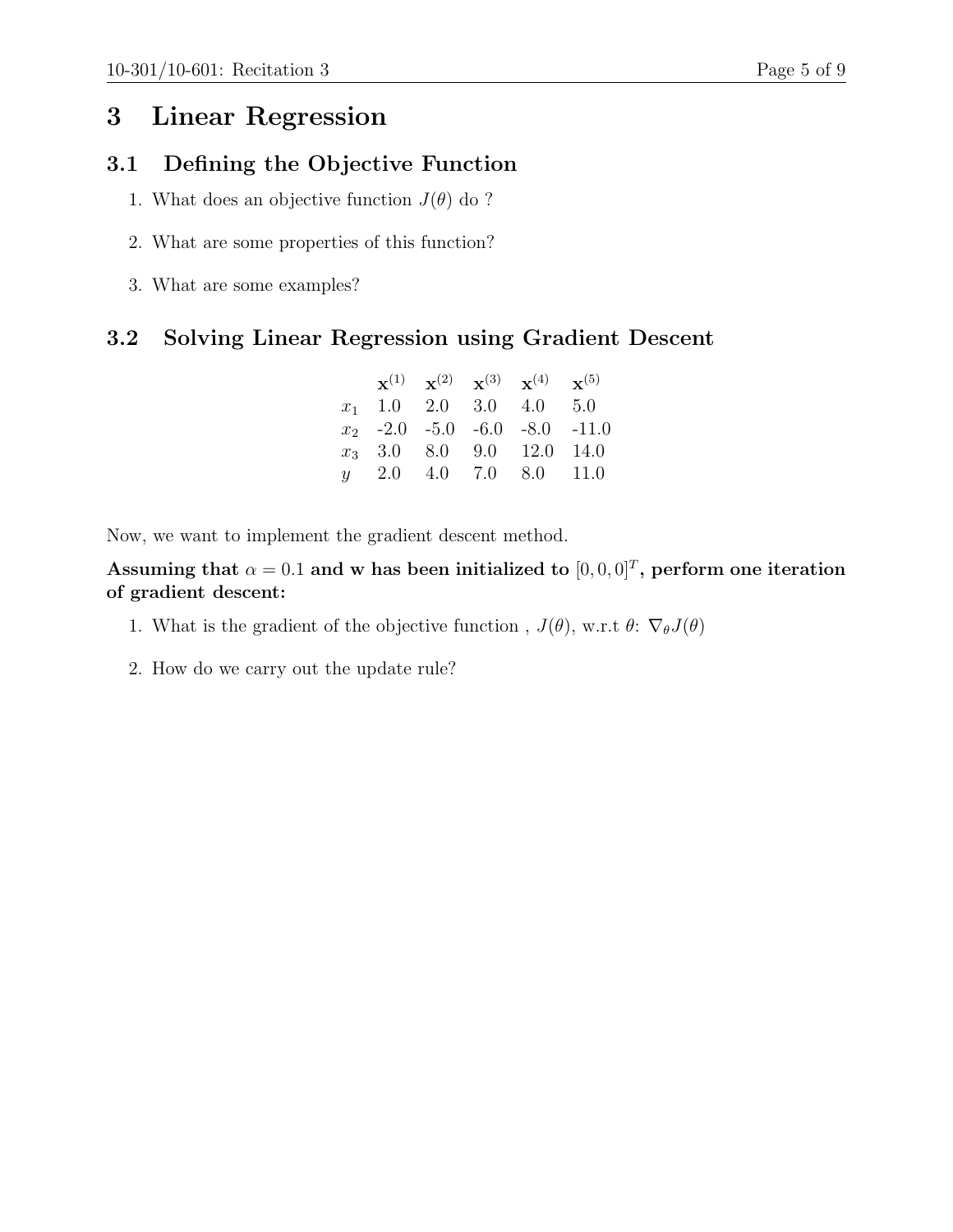# 4 Perceptron

### 4.1 Perceptron Mistake Bound Guarantee

If a dataset has margin  $\gamma$  and all points inside a ball of radius R, then the perceptron makes less than or equal to  $(R/\gamma)^2$  mistakes.



Figure 5: Perceptron Mistake Bound Setup

## 4.2 Definitions

Margin:

- The margin of example x wrt a linear separator w is the (absolute) distance from x to the plane  $w \cdot x = 0$ .
- The margin  $\gamma_w$  of a set of examples S wrt a linear separator w is the smallest margin over points  $x \in S$ .
- The margin  $\gamma$  of a set of examples S is the maximum  $\gamma_w$  over all linear separators w.

**Linear Separability:** For a binary classification problem, a set of examples  $S$  is linearly separable if there exists a linear decision boundary that can separate the points.

We say (batch) perceptron algorithm has converged when it stops making mistakes on the training data.

## 4.3 Theorem: Block, Novikoff

Given dataset  $D = (x^{(i)}, y^{(i)})_{i=1}^N$ . Suppose:

- 1. Finite size inputs:  $||x^{(i)}|| \leq R$
- 2. Linearly separable data:  $\exists \theta^*$  and  $\gamma > 0$  s.t.  $||\theta^*|| = 1$  and  $y^{(i)}(\theta^* \cdot x^{(i)}) \ge \gamma, \forall i$

Then, the number of mistakes made by the Perceptron algorithm on this dataset is  $k \leq (R/\gamma)^2$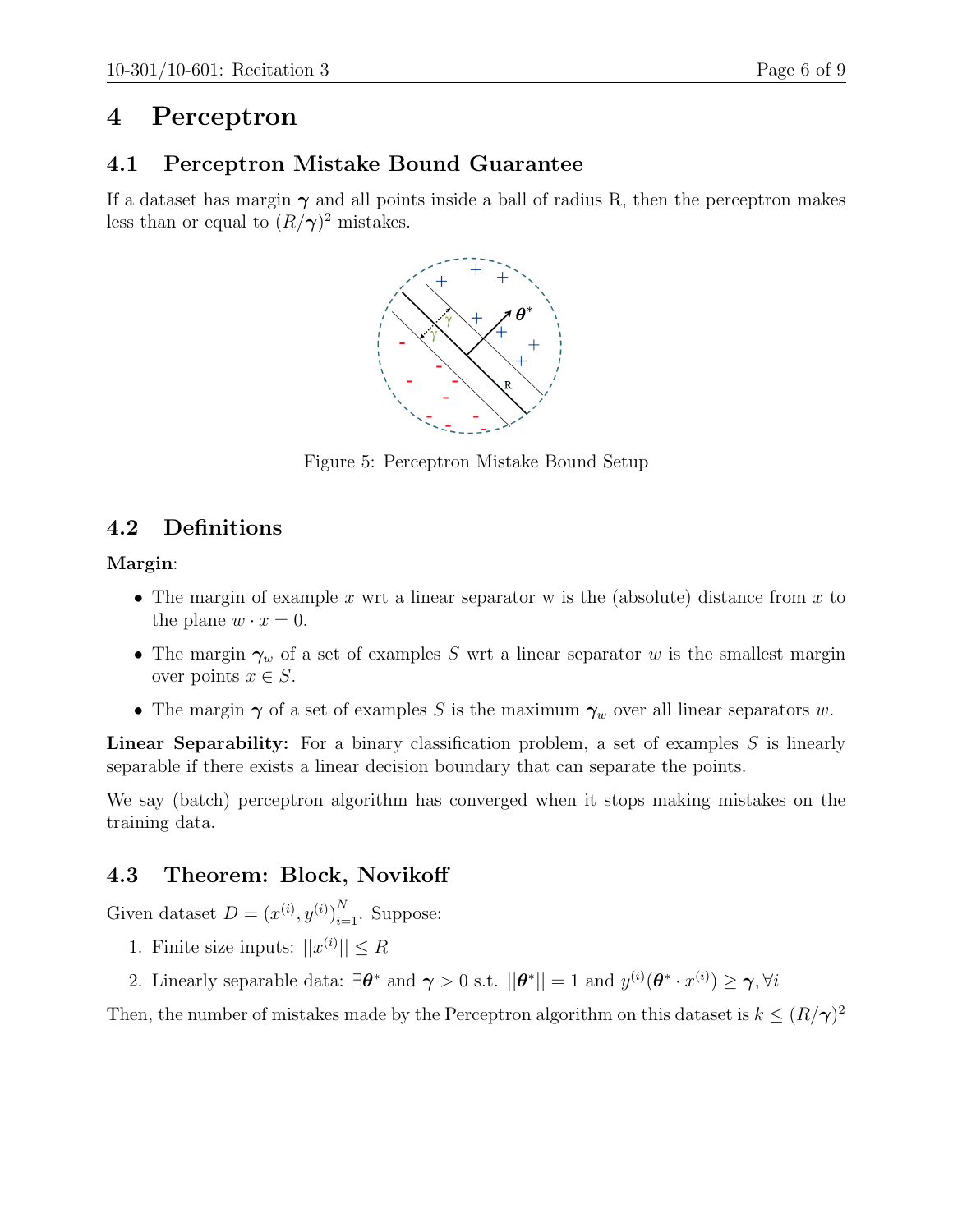#### Proof:

Part 1: For some A,  $Ak \le ||\boldsymbol{\theta}^*||$ Part 2: For some  $B, ||\boldsymbol{\theta}^*|| \leq B$  $^{\prime}$   $^{\prime}$ k Part 3: Combine the bounds

Main Takeaway: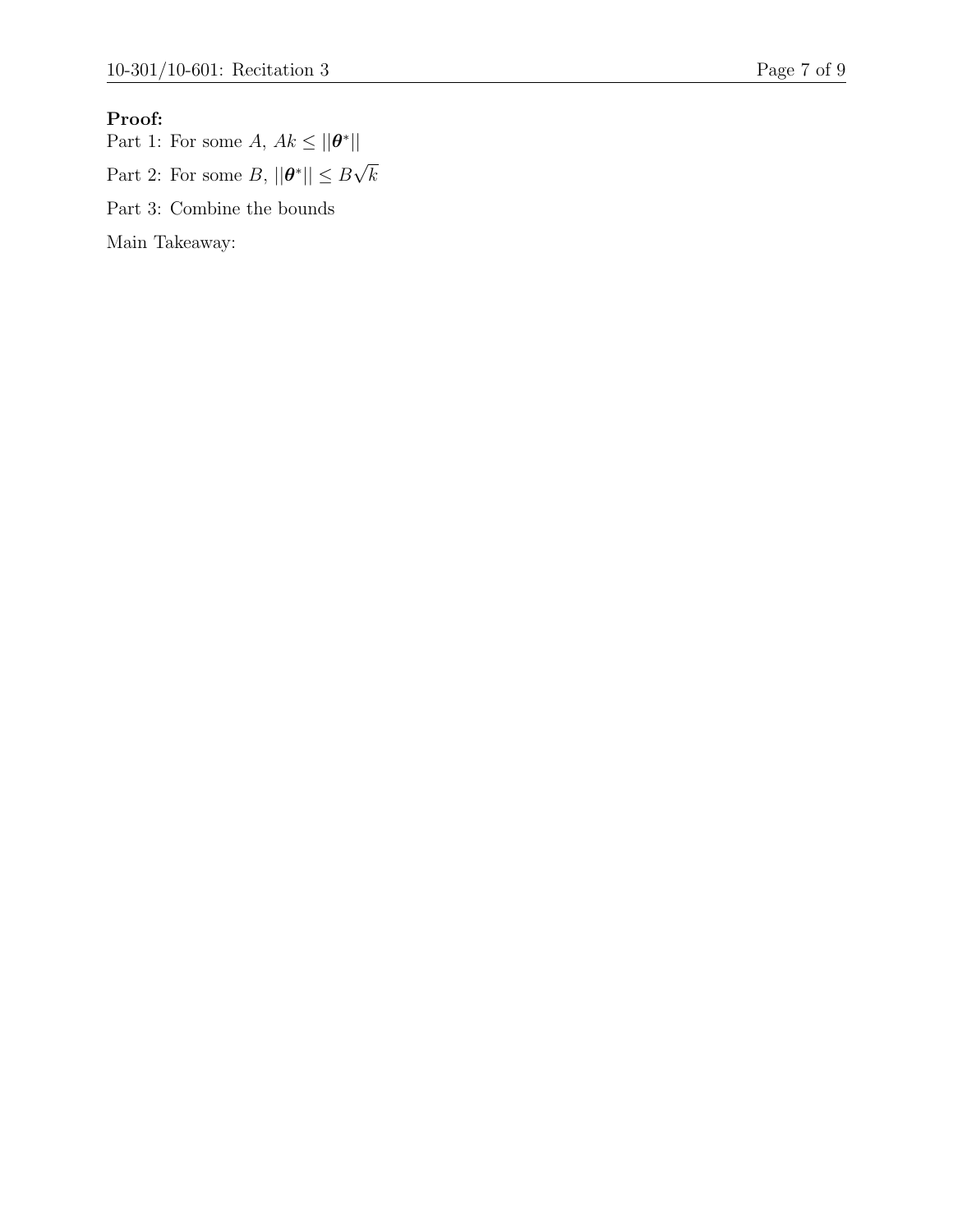# 5 Summary

## 5.1 k-NN

| Pros                                                                                                                                                                                                       | Cons                                                                                                                                                                                                                              | Inductive bias                                                                                                                       | When to use                                                                                                                                                       |  |
|------------------------------------------------------------------------------------------------------------------------------------------------------------------------------------------------------------|-----------------------------------------------------------------------------------------------------------------------------------------------------------------------------------------------------------------------------------|--------------------------------------------------------------------------------------------------------------------------------------|-------------------------------------------------------------------------------------------------------------------------------------------------------------------|--|
| $\bullet$ Simple, minimal<br>assumptions<br>made about<br>data distribution<br>$\bullet$ No training of<br>parameters<br>$\bullet$ Can apply to<br>multi-class<br>problems and<br>use different<br>metrics | $\bullet$ Becomes slow as<br>dataset grows<br>$\bullet$ Requires<br>homogeneous<br>features<br>• Selection of k is<br>tricky<br>$\bullet$ Imbalanced data<br>can lead to<br>misleading results<br>$\bullet$ Sensitive to outliers | $\bullet$ Similar (i.e.<br>nearby) points<br>should have<br>similar labels<br>$\bullet$ All label<br>dimensions are<br>created equal | $\bullet$ Small dataset<br>$\bullet$ Small<br>dimensionality<br>$\bullet$ Data is clean (no<br>missing data)<br>$\bullet$ Inductive bias is<br>strong for dataset |  |

# 5.2 Linear regression

| Pros                                                                      | $\bf Cons$                                                          | Inductive bias                                                                                                                                   | When to use                                                                                  |
|---------------------------------------------------------------------------|---------------------------------------------------------------------|--------------------------------------------------------------------------------------------------------------------------------------------------|----------------------------------------------------------------------------------------------|
| $\bullet$ Easy to<br>understand and<br>train<br>• Closed form<br>solution | • Sensitive to noise<br>(other than<br>zero-mean<br>Gaussian noise) | $\bullet$ The<br>relationship<br>between the<br>inputs x and<br>output y is<br>linear. <i>i.e.</i><br>hypothesis<br>space is Linear<br>Functions | $\bullet$ Most cases (can be<br>extended by adding<br>non-linear feature<br>transformations) |

## 5.3 Decision Tree

| Pros                                                                             | $\rm Cons$                                                                                                        | Inductive bias                                                                                            | When to use                                                                |
|----------------------------------------------------------------------------------|-------------------------------------------------------------------------------------------------------------------|-----------------------------------------------------------------------------------------------------------|----------------------------------------------------------------------------|
| $\bullet$ Easy to<br>understand and<br>interpret<br>• Very fast for<br>inference | $\bullet$ Tree may grow very<br>large and tend to<br>overfit.<br>$\bullet$ Greedy behaviour<br>may be sub-optimal | $\bullet$ Prefer the<br>smallest tree<br>consistent $w/$<br>the training<br>data (i.e. $0$<br>error rate) | $\bullet$ Most cases.<br>Random forests are<br>widely used in<br>industry. |